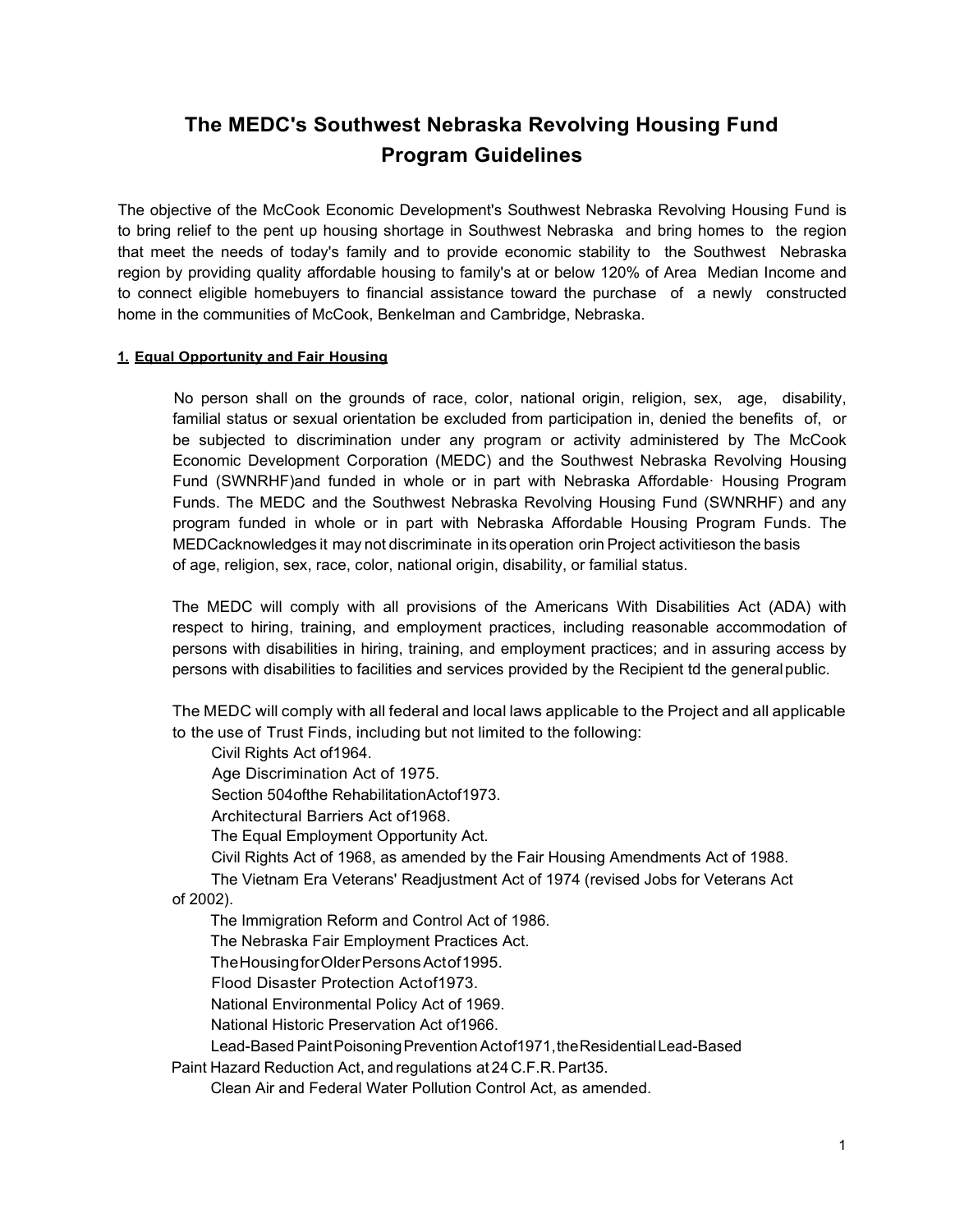Fair Labor Standards Act of 1938, as amended.

- Contract Work Hours and Safety StandardsAct.
- Section 3 of the Housing and Urban Development Act of 1968; and 24 C.F.R. Part 135,

### **2. Tvpes of Assistance**

#### **Assistance to Applicant Communities**

a. The SWNRHF uses NAHTF funds to provide the applicant communities with upfront capital to provide the community with a newly constructed house affordable for households at or below 120% of AMI through a zero percent reimbursable loan. Upon the sale of the house, the SWNRHF is reimbursed the money that was borrowed to add and new house in McCook, Benkelman or Cambridge. The SWNRHF has budgeted \$174,250 for the construction of a new home in a ready community.

## **Direct Assistance to Homebuyers**

a. The SWNRHF is partnering with third party organizations and communities to that provide down payment assistance (DPA) to households at or below 120% AMI.

i. McCook EDC LB 840 will provide \$15,000 in DPA for eligible applicants in McCook

(Please see McCook's DPA Program Guidelines in Appendix F)

ii. Southwest Nebraska Community Betterment Corporation (SWNCBC) will provide DPA for eligible applicants in Benkelman. (See SWNCBC's DPA Program Guidelines in Appendix F)

iii. The Cambridge EDC will provide eligible applicants in Cambridge with DPA. (Cambridge's DPA Guidelines in Appendix F)

# **3. Applicant Eligibility**

a. Applications for the Southwest Nebraska Revolving Housing Fund Homes will be taken on a first-come, first-serve basis. Readiness will include income qualified and pre-approval letter from a lending institution and a letter notifying the applicant of selection of Down Payment Assistance in his or her community. The applicant whose income is lower will be given preference.

b. All selected applicants are required to complete a REACH affiliated Homebuyer Education Class prior to closing and must provide a certificate of completion.

c. Applicant must be approved for a home mortgage with a commercial lender of his or her choice with a fixed rate mortgage of at least five years.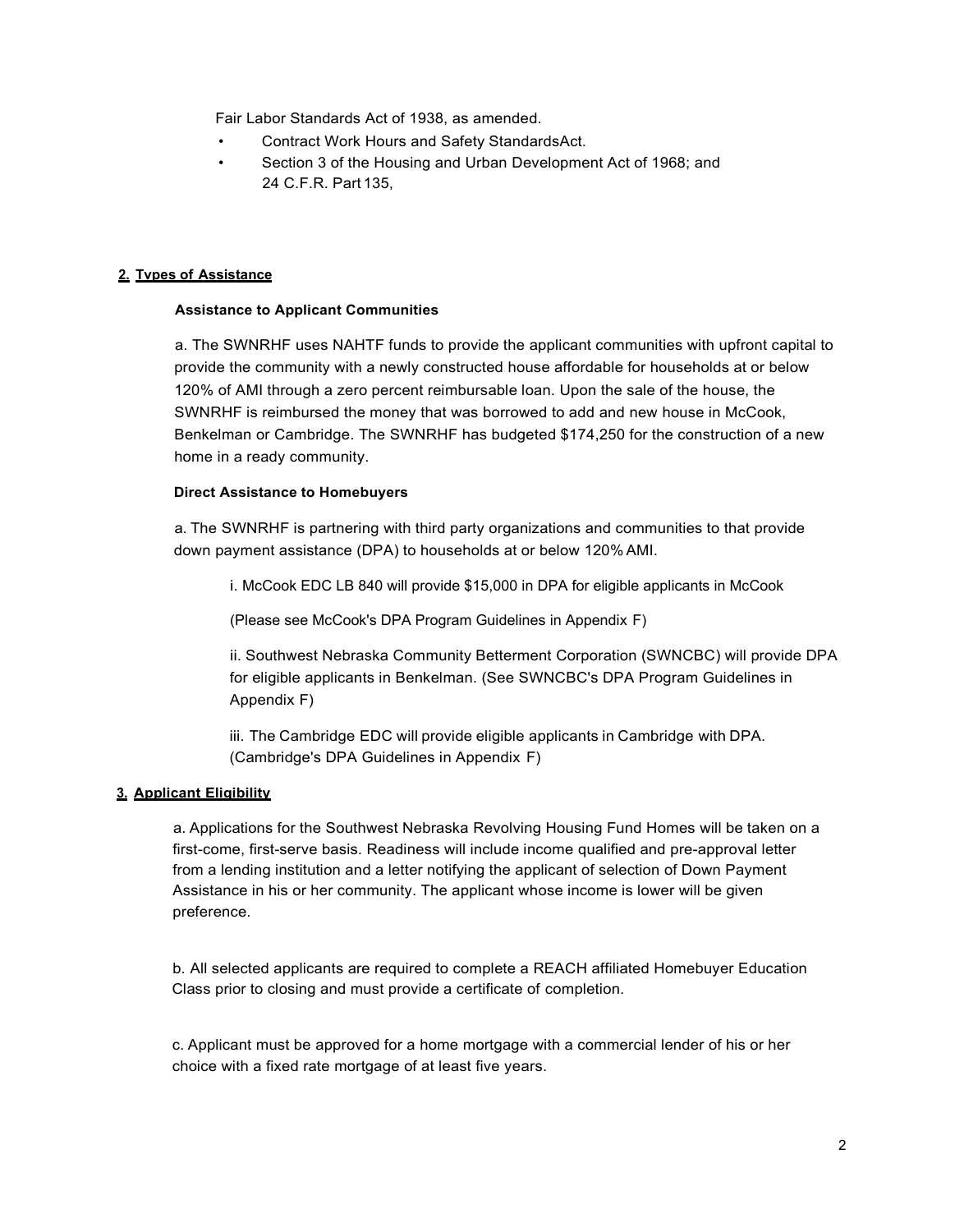## **4. Income Eligibility**

a. Gross Annual Income shall not exceed 120 % of Area Median Income. Please call the MEDC for the most current income limits.

| ™own             | person   | 2 person | berson { | 4 person | 5 person | 6 person | person    | 8 person  |
|------------------|----------|----------|----------|----------|----------|----------|-----------|-----------|
| <b>McCook</b>    | \$57.120 | \$65,280 | \$73.440 | \$81,600 | \$88,200 | \$94.680 | \$101.280 | \$107,760 |
| <b>Benkelman</b> | \$57.120 | \$65,280 | \$73.440 | \$81,600 | \$88,200 | \$94.680 | \$101.280 | \$107.760 |
| Cambridge        | \$57.120 | \$65,280 | \$73.440 | \$81,600 | \$88,200 | \$94.680 | \$101.280 | \$107.760 |

### **2018 Income Limits (120%) Effective 6/1/2018**

b. applicant will receive an award letter or denial letter after the Gross Annual Income has been determined.

#### **5. Application Process**

a. Prospective Applicant receives SWNRHF Program Guidelines and well as Down Payment Assistance Program Guidelines for their respective communities from a SWNRHF representative from the applicant's respective town. The MEDC for McCook applicants, the Benkelman CRA for Benkelman applicants and the City Offices in Cambridge for Cambridge applicants.

## b. Prospective Applicant:

1. Becomes pre-qualified.

2. Is income qualified by third party verification and verified as a recipient of DPA in thei.r respective community.

- c. Southwest Nebraska Revolving Housing Fund ReviewTeam:
	- 1. Review application, financial information, lender documents and DPA verification.
	- 2. Sends written notification to the applicant for selection or non-selection for the program.

*i. If selected, the homebuyer will receive a photo release waiver granting the MEDC and the SWNRF Team permission to take be/are and after photos inside and outside of the property and used for promotional purposed. Refusal to sign the release does not affect the status of selection. If the homebuyer does sign, they will be notified and asked by phone or email if the photos can be collected and used. The MEDC and the SWNRHF Team will only take photos once the homeowner has confirmed.*

3. Attends a REACH approved Homebuyers Education Class.

#### **6. Application Selection**

a. Applications will be taken on a first come-first serve basis. Readiness will include income verification, DPA selection verification and approval letter from a lender.

b. In the event of all necessary information on more than one project application, including commitment by the first mortgage lender and Down Payment Assistance, is provided to the MEDC's SWNRHF Team on the same day, and the balance of funds that are available are not sufficient to cover all projects, the applicant whose income is lower will be given preference.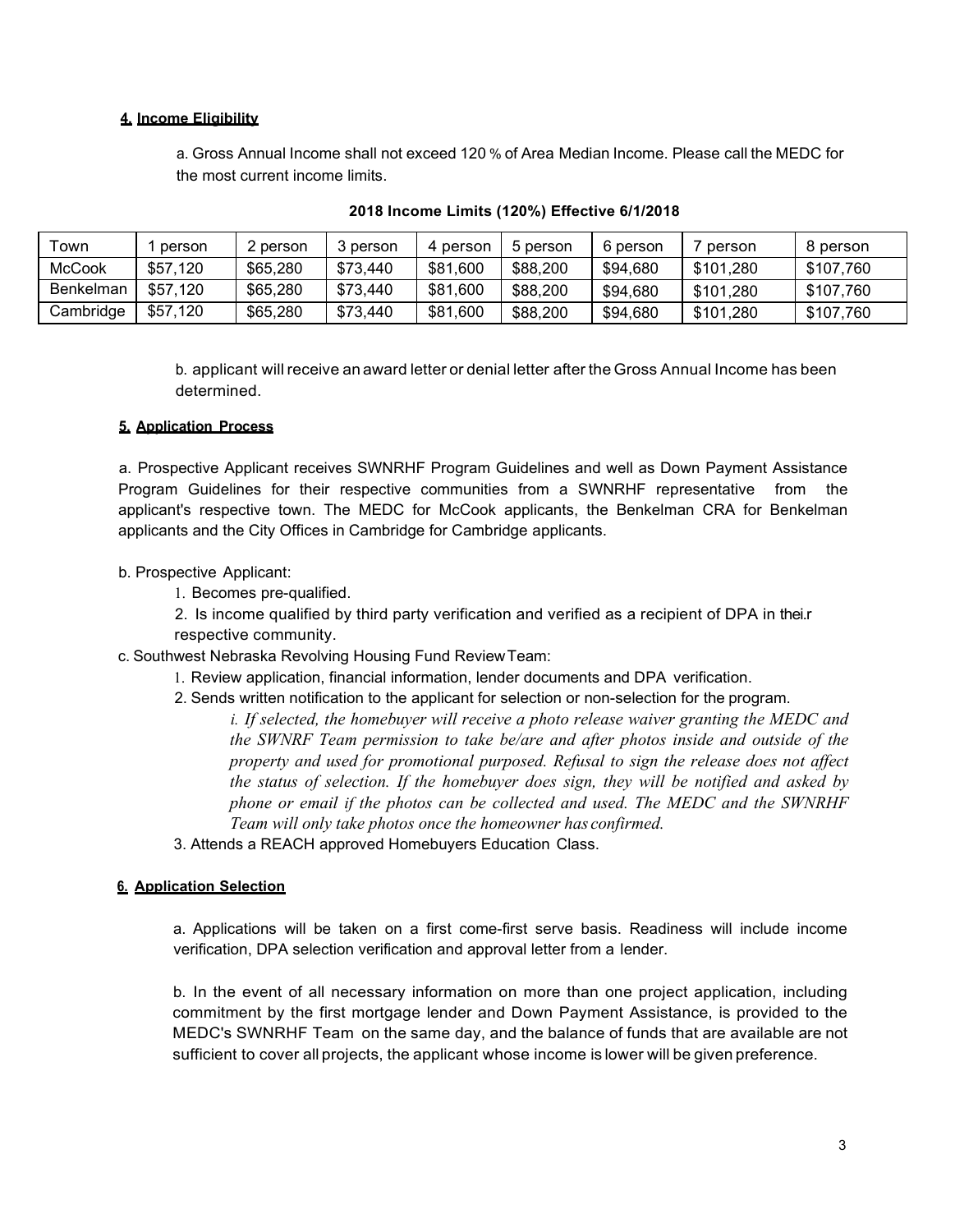## **7. Affordability Period**

a. The Funds in the SWNRHF are required to construct new homes in Southwest Nebraska for five years that are affordable to households at or below 120% AMI.

b. After five years the SWNRHF can de obligate the funds with a majority vote of the MEDC Board of Directors to construct new homes without income restrictions in an effort to increase the SWNRHF to 100% of its original value, Program Income collected from the sale of a house that does not have an income restriction will go first to the applicant community to repay its match if applicable, the remaining program income will replenish the SWNRHF. Once the SWRHF reaches 100% if its original value, the next three homes shall be affordable to households at or below 120% **AMI** so that the SWNRHF can further affordable housing inSouthwest Nebraska.

c. Each community's Down Payment Assistance program has its own affordability period and methods of ensuring the affordability period and principle residence of the homebuyer for 10 years. Guidelines for each of the DPA programs can be found in Appendix F.

## **8. Maximum Purchase Price**

The maximum purchase price of any home using these NAHP funds under these guidelines **will**  not exceed 140 percent of the median purchase price for the area as defined by the NDED at https:// opportu nity.nebraska,gov/grow-your-community/data-for-applicants-and-grantees/.

The MEDC and the Southwest Nebraska Revolving Housing Fund Team prohibits the use of Lead Based Paint in the home or on the exterior of the home. The MEDC and the Southwest Nebraska Revolving Housing Fund Team will comply with HUD's lead-based paint regulation requirements. Title IV of the Lead-Based Paint Poisoning Prevention Act and regulatio.ns at .24 C.F.R. Part 35 provides specific circumstances in which additional procedures and trained professionals are required in order to ensure there are no lead-based paint hazards remaining after or created by the rehab activity.

#### **9. Property Eligibility**

- a. Single-family units
- b. Must be located within the incorporated limits of McCook, Benkelman and Cambridge.
- c. Serve as the Principle residence for the homebuyer.
- d. Meet the financial guidelines (appraisal).
- e. Be permanently attached to a permanent foundation.
- f. Taxed as Real Property.
- g. Home must meet mortgage inspection requirements as well as the NDED standards.

h. Newly constructed housing must meet or exceed the International Energy Conservation Code and the Nebraska Energy Office must approve building specifications.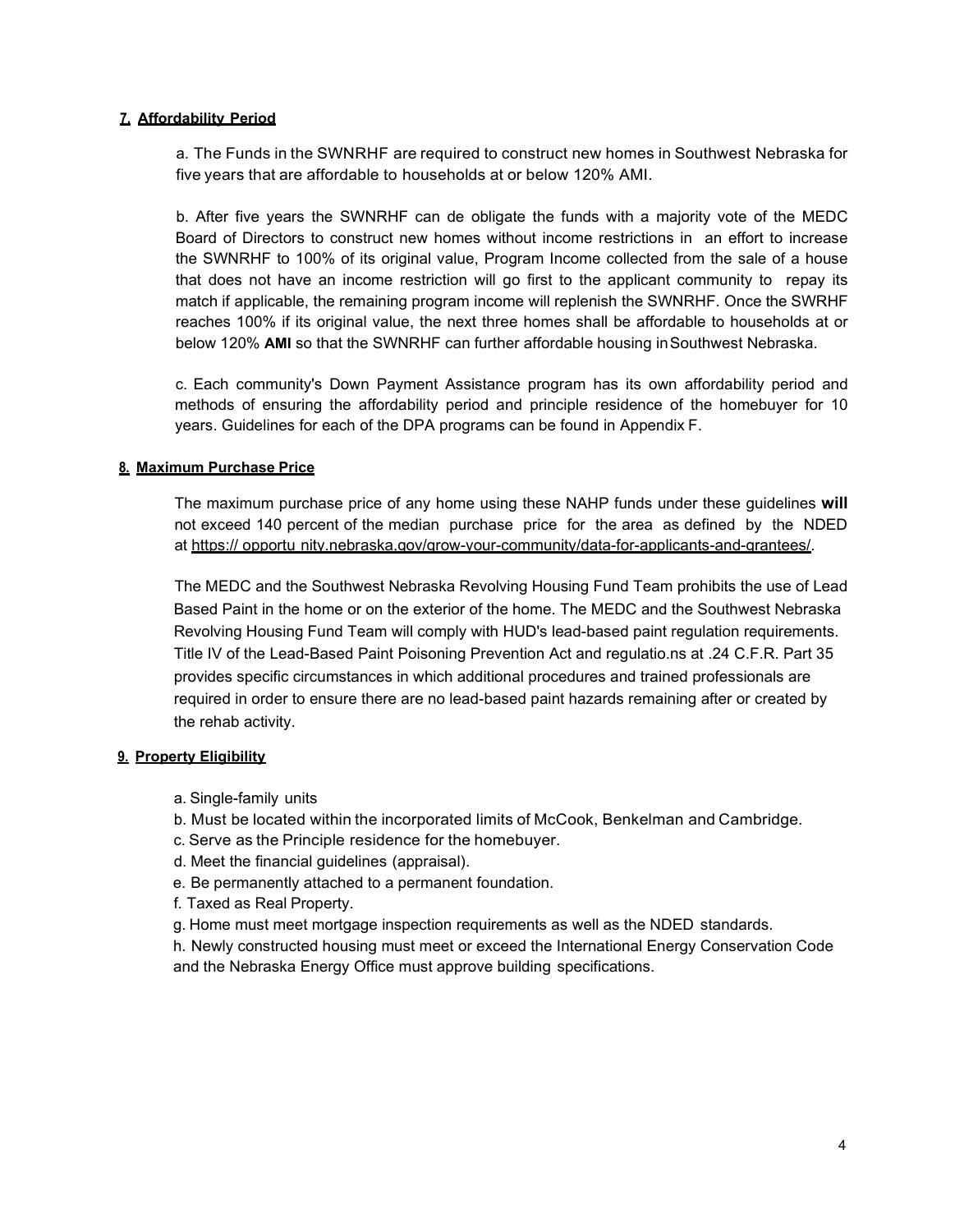### **10. Construction Standards**

All homes and structures sold, rehabilitated, constructed or transferred under this program shall be subject to the current building and zoning standards and ordinances of the city and county in which they are sold, rehabbed, constructed or transferred and any construction standards or codes adopted hereafter and shall meet or exceed the NDED Rehabilitation Standards. It shall be the intent of all concerned to build or rehabilitate a home that incorporates current building standards and methods of energy efficiency. Newly constructed homes will meet or exceed the 2009 (or most current) International Energy Conservation Code.

## **11. Lead Based Paint**

a. The SWNRHF is currently doing New Construction only.

b. The MEDC and the SWNRHF will determine LBP homes participating on the SWNRHF on a case by case basis. The MEDC and the SWNRHF prohibits the use of lead-based paint in the homes and on the exterior of the home. The MEDC and the SWNRHF will comply with HUD's lead-based paint regulation requirements.

## **12. Marketing Strategy**

Marketing tools will be developed, such as brochures, flyers, digital graphics and applications for distribution in the public assistance agencies that operate in McCook, Benkelman and Cambridge, including but not limited to Housing Authorities and Low-income rental program organizations.

Informational marketing for this program will be posted throughout each of the applicant communities in places that include but are not limited to post offices, city offices, grocery stores, convenience stores and social community centers. Area media will be contacted and solicited for support via news stories, feature articles and community services announcements. Each community's website will feature information and program guidelines. Information and instructions on where to learn more about the project will be posted on the applicant communities' social media handles.

# **13. Conflict of Interest**

a. No official employee or agent of the MEDC or the SWNRHF Team who exercises policy or performs decision-makingfunctions or responsibilities in connection with the planning and/or implementation of the program shall directly or indirectly benefit from this program. The prohibition shall continue for one year after an individual's relationship with the program ends, Any other employee, officer, or board member may be eligible, but will be treated without difference in the determination of the application shall be a statement of disclosure, which outlines any interest the applicant may have in the operation of the Program.

b. Employees, offices and agents cannot accept gratitude's, favors oranythingof monetary value from the contractors, potential contractors or parties with sub agreements.